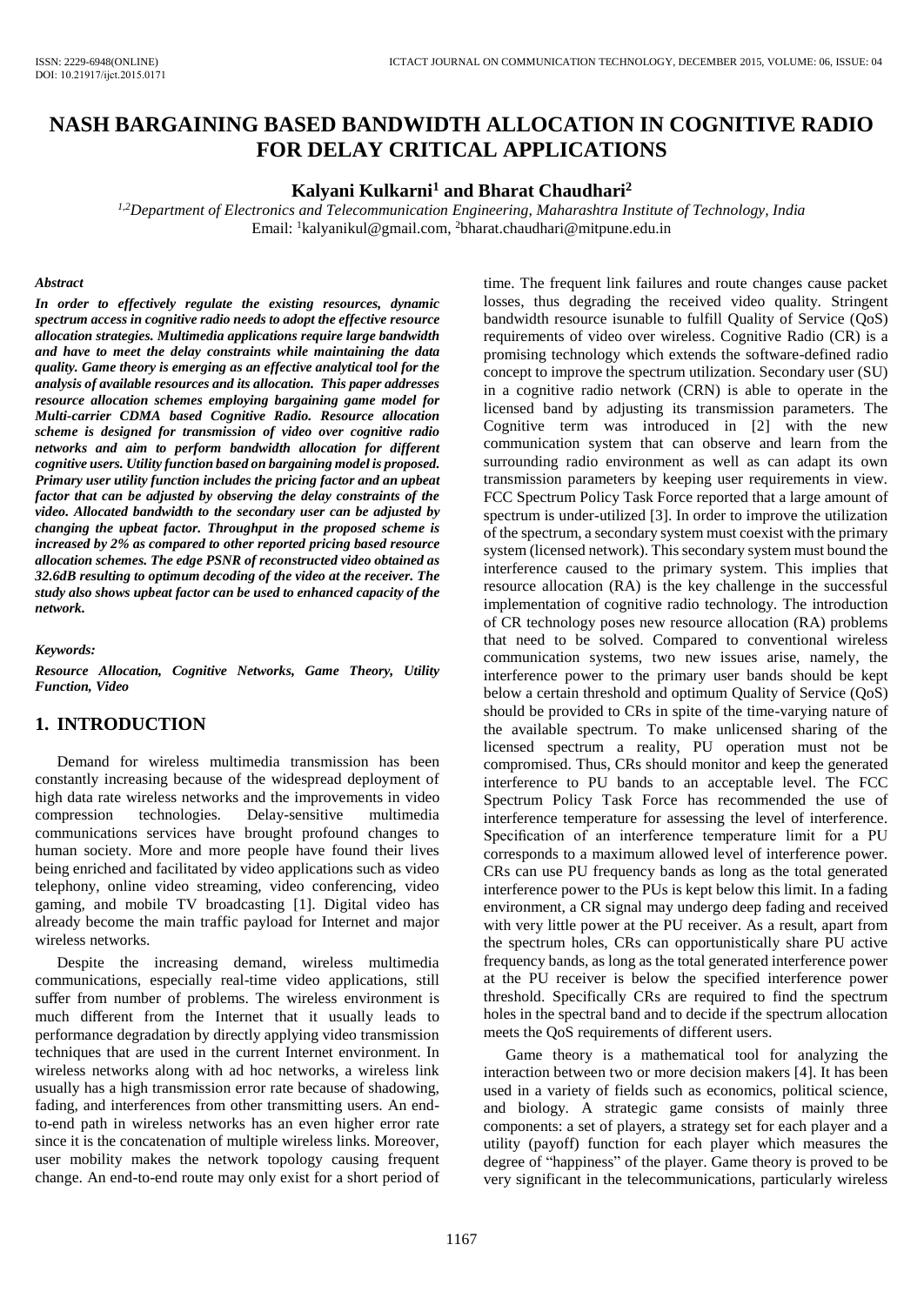communication. User's interaction in a wireless network can be modeled as a game in which user's terminals are the players in the game competing for network resources (i.e. bandwidth and energy). Any action taken by a user affects the performance of other users in the network. Resource allocation can be modeled as a game that deals largely with how rational and intelligent individuals interact with each other in an effort to achieve their own goals. A wireless network can be analyzed with different types of games. This includes cooperative and non-cooperative games. The non-cooperative game theory focuses on the analysis of competitive decision-making involving several players. The players may have partially or totally conflicting interests over the outcome of the decision process which is affected by their actions. Furthermore, a game can be with complete information or incomplete information. In a game with complete information, each player is aware of the identities of all other players, their strategies, and pay-offs. In this work, game theory is used to solve problem of bandwidth allocation.

The remainder of this paper is organized as follows. Section 2 covers the related work whereas in section 3 we formulate the system model with single primary user. Section 4 and section 5 presents formulation of pricing-based utility function and utility function for the secondary users respectively. Existence of Nash Equilibrium is discussed in section 6. Simulation and discussion is presented in section 7 while paper is concluded in section 8.

### **2. RELATED WORK**

CR technology can greatly improve spectrum efficiency by allowing unlicensed SUs to opportunistically obtain spectrum resources from licensed PUs, and thus can effectively alleviate the ever-increasing network pressure due to the rapid growth of wireless multimedia services [4]. Cao and Zheng [5] considered cooperative local bargaining to provide both spectrum utilization and fairness. Local bargaining is performed by constructing local groups according to a poverty line that ensures a minimum spectrum allocation to each user. Jiang et al. [6] proposed a reinforcement-learning-based spectrum-sharing scheme. CR users can learn from the interaction between themselves and the environment to assess the success level of a particular action. Zheng and Cao [7], unlike the aforementioned references, considered non cooperative intra-network spectrum sharing, in which an opportunistic spectrum management scheme was proposed. Users allocate channels based on their observations of interference patterns and neighbors.

In [8], the authors propose a dynamic game model between multiple primary users in cognitive radio networks. Primary users using Bertrand model game each other and then achieve the best price ultimately. In literature [9], authors present secondary users utility function and compete for bandwidth through noncooperative game.Utility function [10] is defined in terms of system throughput and achieves the maximum system throughput ultimately through price and spectrum competition. Method of joint power and rate control mechanism is proposed in [11]. Based on the control of secondary users transmit rate, the method limits their power reasonable to reduce interference on the primary user. In [12], a power interference threshold of secondary users is set. Within allowable interference range, the secondary users game mutually, such that the final utility function is maximum. Authors in [13], propose method based on microeconomics. It introduces layering the users according to different service, and then allocates the spectrum dynamically on the basis of different hierarchy. Sub-layer users can perceive upper levels users spectrum, and sharing bandwidth with them. This method not only ensures the upper levels' traffic needs, but also improves the spectrum efficiency. Different methods and strategies discussed above do not explicitly consider the secondary user's traffic characteristics. Video services such as video conferencing, Internet TV, etc gradually increase. Compared to traditional data services, these video services are significantly different, such as that video service need consider the delay sensitive, user's subjective visual experience and so on. So the video traffic cannot simply use the conventional method of data service to allocate the bandwidth. Cross-layer optimization strategies have been proposed as a solution for improving the performance of video over wireless applications. These solutions include joint PHY-MAC, APP-PHY, MAC-APP layer optimizations for robust video over wireless transmission. Since video over cognitive networks require seamless communication in the dynamic spectrum access environment, game-theoretic techniques are more suitable for the spectrum allocation.

This paper proposes bargaining-based utility functions for primary and secondary users. Primary user's utility function introduces two factors termed as upbeat factor and penalty factor. These factors contribute for releasing more bandwidth by the PU and also applying penalty to SU in order to protect PU's QoS respectively. We propose a utility function for the SUs which incorporate the delay-sensitive characteristics of the multimedia transmissions.

# **3. SYSTEM MODEL WITH SINGLE PRIMARY USER**

CRN under consideration comprises one PU and multiple SUs. Bandwidth allocated to PU is *W* Hz whereas the minimum bandwidth required to PU to carry his own traffic is considered as *Breq*. There are *M* secondary users and try to share bandwidth of PU. Primary user calculates the penalty factor information according to their utility maximization principle, and then, informs the secondary users about the value of penalty factor. Secondary users bargain mutually until they reach the satisfactory bargaining solution.

#### **3.1 VIDEO RATE-DISTORTION MODEL**

Video transmission is subjected to some degree of distortion due to the compression. This factor is considered in the Ratedistortion model. Video Rate-Distortion model describes the relationship between compression rate and distortion of the video. Distortion model is given by [10],

$$
D(C) = \alpha e^{-\beta R} \tag{1}
$$

where, *D* is video distortion and *C* is the video compression rate.  $\alpha$  and  $\beta$  represent the specific parameters of video which are different from different video content. Peak Signal to Noise Ratio (*PSNR*) is used to describe the quality of the video as given by,

$$
PSNR = 10\log_{10}\frac{255^2}{D}.
$$
 (2)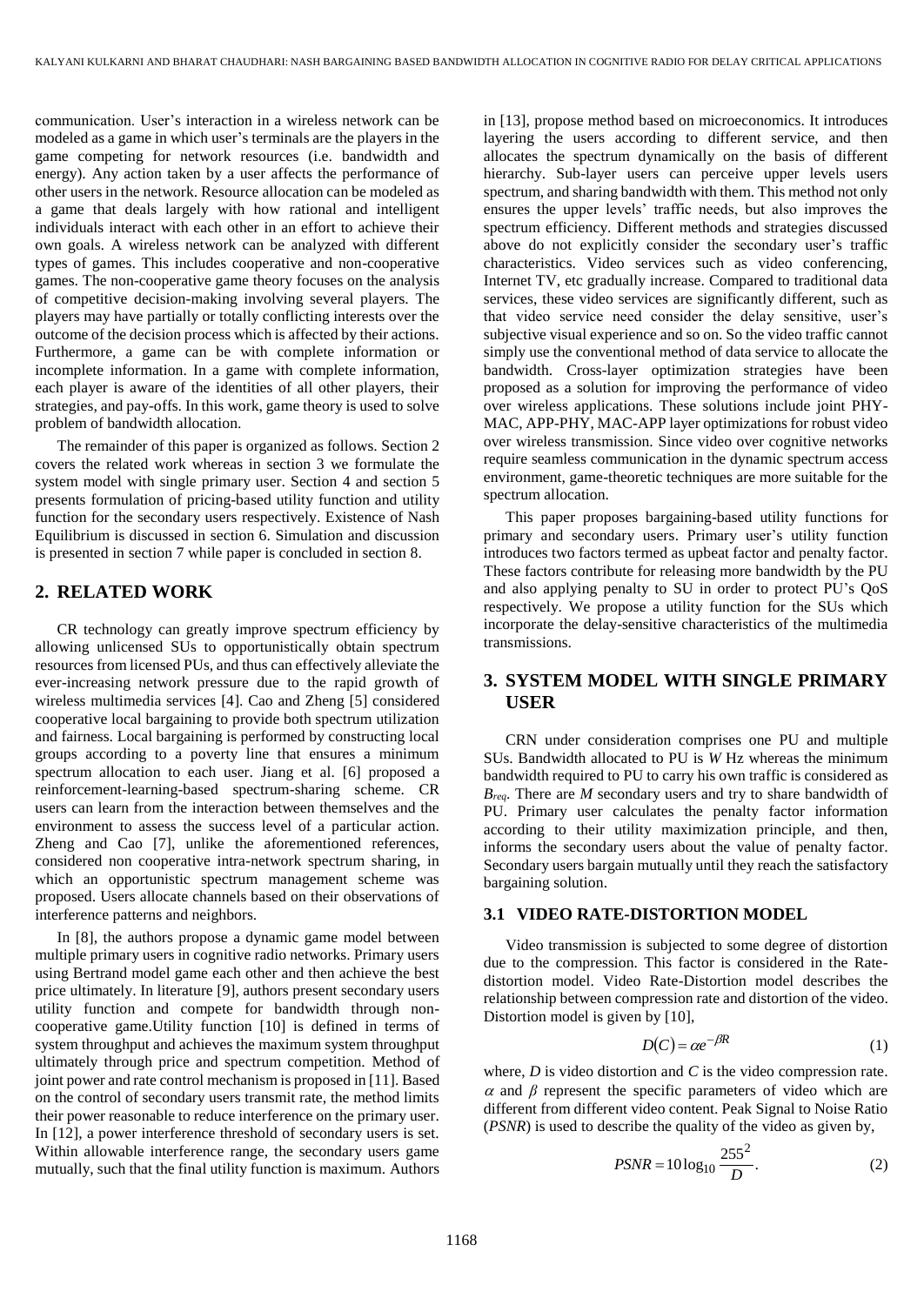In video transmission, Edge Peak Signal to Noise Ratio (EPSNR) is significant in describing QoS parameters. It gives the average of the differences between the edge pixels of the source video sequence and the corresponding pixels of the processed video sequence. It can be considered as the edge mean squared error of the processed video sequence. *EPSNR* is for the peak value P of image and edge mean squared error *MSEedge*, *EPSNR* is given by,

$$
EPSNR = 10\log_{10}\frac{P^2}{MSE_{edge}}.\tag{3}
$$

#### **4. FORMULATION OF PRICING-BASED UTILITY FUNCTION (PRIMARY USER)**

Utility function for the primary user in this spectrum sharing game model protects QoS parameters of primary user by introducing penalty factor for SUs. Thus utility function will be governed mainly by penalty to SUs, self enthusiasm factor which in the worst case will be the entire bandwidth of PU.

Considering above factors, we can define the primary user utility function as follows:

$$
U_{pu} = gp\gamma \sum_{i=1}^{M} w_i - q \frac{\left(\sum_{i=1}^{M} w_i - B_{req}\right)^2}{B}
$$
 (4)

where, *g* is the rent per unit bandwidth when the primary user's bandwidth leases to secondary users; *p* is a upbeat factor of the primary user. Large value of *p* will facilitate secondary users to utilize increased amount bandwidth. Penalty factor  $\gamma$  is to punish the second users and increases with the occupied bandwidth of secondary users. Total number of the bandwidth of each secondary user occupies  $\sum_{i=1}^{M} w_i$ ;  $\sum_{i=1}^{n} w_i$ ; Tradeoff parameter *q* controls the bandwidth allocation. PU guarantees his own QoS by keeping bandwidth *Breq* reserved. Primary user is allowed to release entire bandwidth *B*. Thus, utility function represents benefits obtained by leasing the bandwidth to secondary users and the interference from secondary users to primary user during bandwidth sharing process. Second term counts for the cost of primary users.

Maximum utility function is obtained by determining *γ.*  Taking the partial derivatives of  $w_i$  over the utility function:

$$
\frac{\partial U_{pu}}{\partial w_i} = gp\gamma - \frac{2\left(\sum_{i=1}^{M} w_i - B_{req}\right)^2}{B} = 0
$$
 (5)

then,

$$
\gamma = \frac{2\left(\sum_{i=1}^{M} w_i - B_{req}\right)^2}{g p B}.
$$
\n(6)

The Eq.(6) presents that the penalty factor  $\gamma$  increase with the secondary users' bandwidth occupying factor  $\sum_{i=1}^{M}$  $\sum_{i=1}^{n} w_i$ .

# **5. FORMULATION OF UTILITY FUNCTION FOR THE SECONDARY USERS**

As the video transmission is bandwidth-demand system, as the occupied bandwidth reaches towards the available bandwidth, there is congestion in the network. Eventually average delay in the network will be increased. Considering network congestion *Z* in the secondary user utility function,

$$
Z(w_i) = \frac{\sum_{i=1}^{M} w_i}{B - B_{req} - \sum_{i=1}^{M} w_i}
$$
(7)

where,  $w_i$  is the transmission rate of user *i*. Hence,  $\sum_{i=1}^{M}$  $w_i = 1$ <sup>*w<sub>i</sub>*</sup> represents the total traffic in the network and denominator represents the current available network bandwidth.

Utility function for the secondary users is given by,

$$
U_{SU} = \ln(PSNR_i) - k \frac{\sum_{i=1}^{M} w_i}{B - \sum_{i=1}^{M} w_i} - \gamma g w_i
$$
 (8)

Compression rate is given as [9],

$$
R_i = w_i \rho_i \tag{9}
$$

$$
\rho_i = \log_2(1 + K\gamma_i) \tag{10}
$$

$$
K = \frac{1.5}{(\log_2 BER_T)}\tag{11}
$$

where,  $\gamma$  is secondary user that receives signal to noise ratio. The target bit error rate is *BERT*. If the secondary users signal to noise ratio and target bit error rate is known,  $\rho_i$  can be determined.

Simplifying,

$$
U_{SU} = \ln(\varepsilon_i + \beta_i w_i \rho_i) - k \frac{\sum_{i=1}^{M} w_i}{B - \sum_{i=1}^{M} w_i}.
$$
 (12)

Video is encoded at different rates. The rate distortion curve is of significant importance in determining video-specific parameters  $\alpha_i$  and  $\beta_i$  of the video transmission. In this function, ( $\varepsilon_i$  $= 2\ln 255 - \ln \alpha_i$ ) is a parameter related to the transmission of video content of the first *i* user. First term in Eq.(12) refers to revenue obtained from a secondary user for the transmission of video. As the secondary users occupy more bandwidth causing delay they are punished which is given by second term of Eq.(7). As the bandwidth occupied by the secondary users increases, network congestion is controlled by increasing the factor *k* which is the impact factor of network congestion. It indicates that traffic is very sensitive to network latency. Factor *k* can be adjusted to achieve the average network delay requirements. Primary user determines penalty factor *γ* which can reduce the interference to the primary user's own traffic.

The minimum transmission rate  $R_{\text{min}}$  signifies the minimum transmission rate that each video requires to be distinguished. In order to improve the utilization of resources, each video is assigned by a maximum transfer rate  $R_{\text{max}}$ . The required minimum and the maximum transmission rate corresponding to the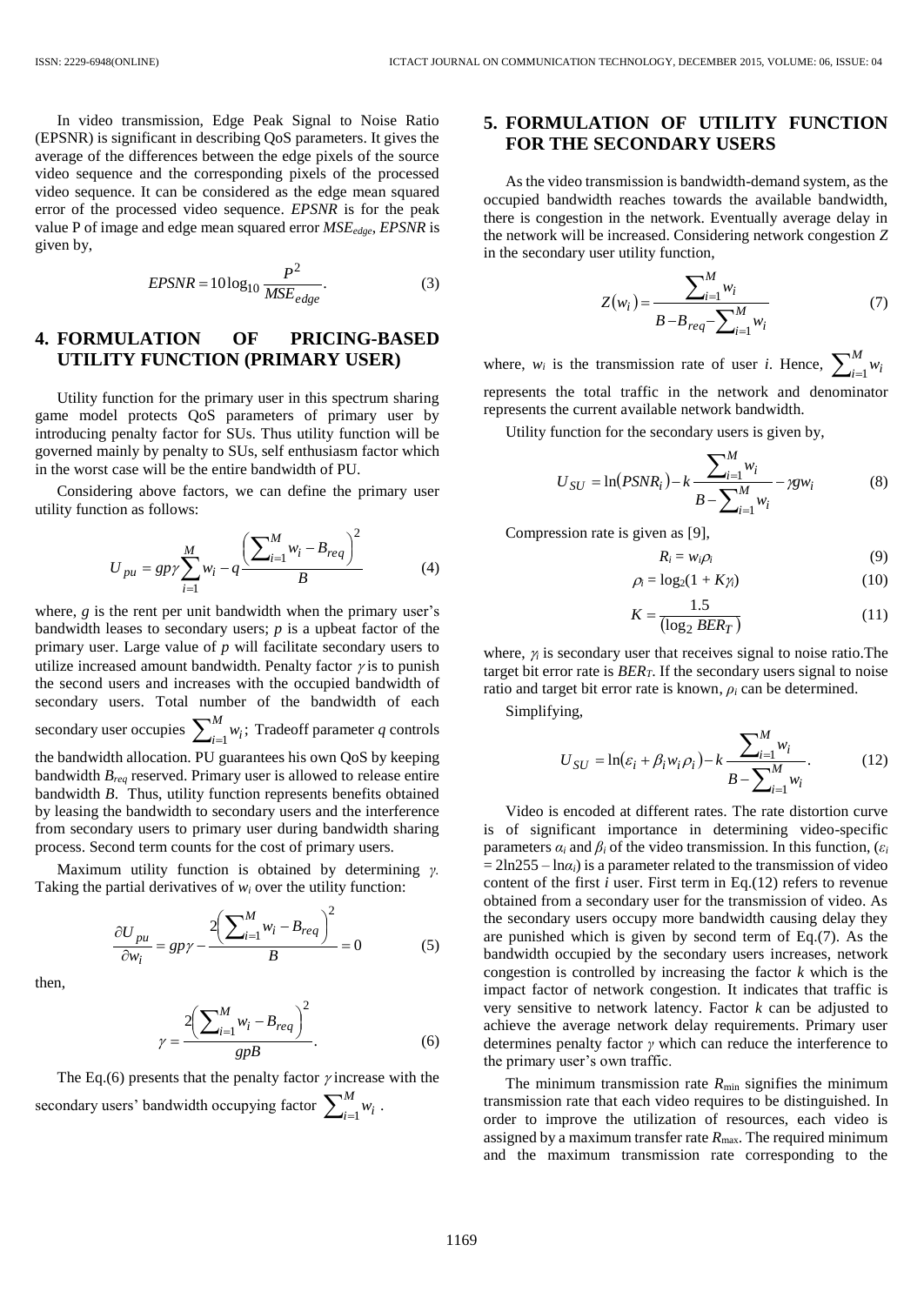minimum and maximum required bandwidth ( $w_{i(\text{min})}$  and  $w_{i(\text{max})}$ ) can be decided in the case of certain spectral efficiency.

Game model of secondary user is given as,

$$
\max U_{SU} = \ln(\varepsilon_i + \beta_i w_i \rho_i) - k \frac{\sum_{i=1}^{M} w_i}{B - \sum_{i=1}^{M} w_i} - \gamma g w i \quad (13)
$$

$$
s.t. w_{i(\min)} \le w_i \le w_{i(\max)} \tag{14}
$$

$$
\sum_{i=1}^{M} w_i \le B - B_{req}.\tag{15}
$$

For a static game, it is assumed that each secondary user knows the current bandwidth allocation of other secondary users. In order to maximize the utility function, partial derivative of the utility function  $U_{SU}$  is taken over  $w_i$  and set the derivative to 0, that is,

$$
\frac{\partial U_{SU}}{\partial w_i} = \frac{\beta_i}{\varepsilon_i + \beta_i w_i \rho_i} - \frac{kB}{\left(B - \sum_{i=1}^M w_i\right)^2} - \frac{2\left(B_{req} + \sum_{j=1, j \neq i}^M w_j - 2w_i\right)}{\alpha_i B} = 0.
$$
\n(16)

#### **6. EXISTENCE OF NASH EQUILIBRIUM**

We consider there are *M* secondary users which bargain for the spectrum. Game Model can be expressed as,

$$
G = \{M, \{u_i\}, \{U_i\}\} \ (i \in N) \tag{17}
$$

where,  $\{u_i\}$  indicates strategy space of *M* SU's i.e. amount of bandwidth they got through competition and  $U_i$  represents their utility functions. Each user maximizes its utility function in the game of bandwidth allocation. Nash Equilibrium exists when the strategy space allocation policies are satisfied with  $U{u_i}^*$ ,  $u_{i}$ }  $U{u_i, u_{-i}}$ . The strategy combination  ${u_1, u_2, ..., u_N}$  is called the Nash Equilibrium.

For *M* secondary users Nash Equilibrium exists if following conditions are met [10]:

- **Condition 1:** With *M* person participant the Game, ever user *i*'s all feasible strategy space u*<sup>i</sup>* is non-empty and compact convex sets on the *R m*.
- **Proof:** In the proposed game model, each secondary user has bandwidth limits,  $w_i \in (w_{i(\text{min})}, w_{i(\text{max})})$ , and indicates a nonempty and convex set.
- **Condition 2:** The user *i*'s utility function is continuous quasiconcave functions.
- **Proof:** Partial derivative of Eq.(12) over *wi*, gives,

$$
\frac{\partial U_{SU}}{\partial w_i} = \frac{\beta_i}{\varepsilon_i + \beta_i w_i \rho_i} - \frac{kB}{\left(B - \sum_{i=1}^M w_i\right)^2} - \frac{2\left(B_{req} + \sum_{j=1, j \neq i}^M w_j - 2w_i\right)}{\alpha_i W}
$$
(18)

and partial derivative of Eq.(18) over  $w_i$  gives,

$$
\frac{\partial^2 U_{SU}}{\partial w_i^2} = -\frac{\beta_i^2}{\left(\varepsilon_i + \beta_i w_i \rho_i\right)^2} - \frac{2kB}{\left(B - \sum_{i=1}^M w_i\right)^2} - \frac{4}{pB} < 0. \tag{19}
$$

Therefore, user *i*'s utility function *USU* is a concave function in terms of *w<sup>i</sup>* that satisfies the condition 2. This indicates that there exists a Nash Equilibrium in this game.

#### **7. SIMULATION RESULTS AND DISCUSSION**

H.264/MPEG4-AVC video standard is considered for the simulation scenario, which is a widely used as an industrial standard that offers better compression efficiency and greater flexibility in compressing, transmitting and storing video. Compared with standards such as MPEG-2 and MPEG-4 Visual, H.264/MPEG4-AVC can deliver better image quality at the same compressed bit-rate and a lower compressed bit-rate for the same image quality.

The total bandwidth of primary user is considered as 3MHz. The SU transceiver uses 128 sub-carrier MC-CDMA for communication. The minimum required bandwidth for primary user to protect his own transmission, *Breq* is 1MHz. The dynamic learning factor used in two secondary user's game is  $u_1 = u_2$ 0*.*12. Received Signal to Noise Ratio (*SNR*) is considered asequal for two secondary users*.*Target bit error rate *BER<sup>T</sup>* is taken as 10*<sup>−</sup>*<sup>3</sup> . Parameters of two secondary user's video shown as Table.1.

Table.1. Parameters of Video for SUs

| <b>Secondary User</b> | 0'i    | $\beta_i$ | $R_{i(\min)}$<br>(kbps) | $R_{i{\text{max}}}$<br>(kbps) |
|-----------------------|--------|-----------|-------------------------|-------------------------------|
| User 1                | 0.0026 | 5.2401    | 286                     | 1200                          |
| User2                 | 0.0027 | 5.4201    | 225                     | 1000                          |

The Fig.1 shows the effect of bandwidth released by PU on available bandwidth for SUs. Bandwidth released to SUs is a function of the factor *k* which is the impact factor of network congestion. In actual video transmission, average delay requirements of the network are achieved by adjusting value of impact factor. As *k* is increased, network congestion is increased and traffic has more strict requirements in the network delay. This requires to increase the punishment to the SUs by increasing the penalty factor. This increased value of penalty factor will reduce the bandwidth allocated to SUs. For  $k = 1$ , bandwidth accessed by SU1 is 1.4MHz whereas when *k* is increased, indicating congestion and network delay, and hence penalty factor reduces the bandwidth accessed by SU1. Thus, value of factor of network congestion and penalty factor achieves the delay requirements in the video transmission.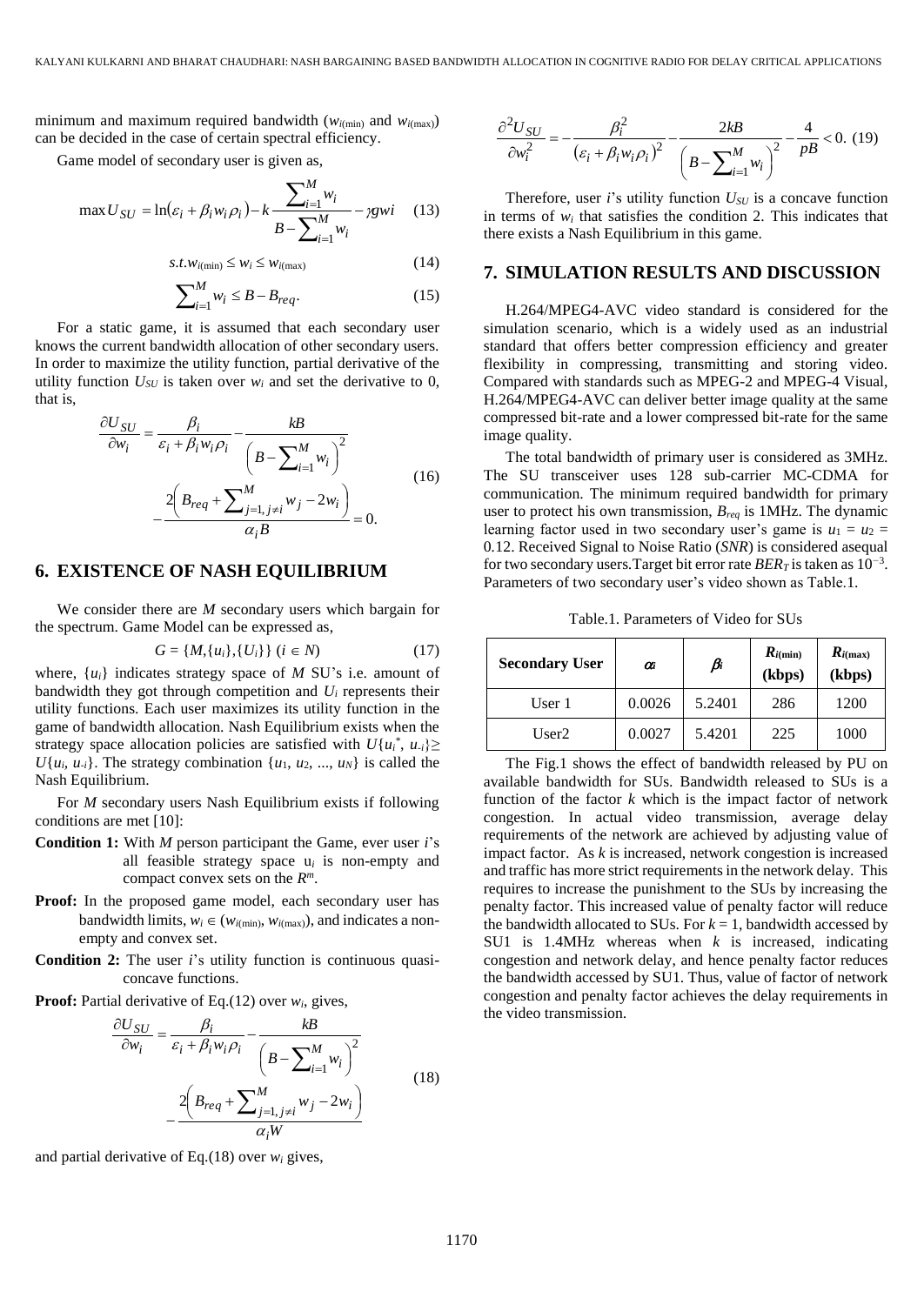

Fig.1. Effect of Penalty Factor on SU's Bandwidth Allocation

In Fig.2, we analyze the throughput of the network as a function of increase rate of SUs. Compared with [15], throughput in the proposed scheme for 5 SUs is increased by 2%. It is also observed that upto certain increase in call arrival rate, throughput increases but later on it gets saturated because of non availability of additional resources to SUs.



Fig.2. Performance of SUs at Different Arrival Rate

The blocking probability as a function of arrival rate of SUs is shown in Fig.3. It is observed that the blocking probability increases with the increase in arrival rates of SUs. In the proposed scheme, blocking probability can be reduced by increasing the upbeat factor which releases more bandwidth for SUs. As indicated in Fig.3, blocking probability for  $p = 0.5$ , is less as compared to its value for  $p = 0.3$ .



Fig.3. Blocking Probability of SUs for Different Arrival Rate

The Fig.4 shows the effect of increase rate of PUs on the mean PSNR. It depicts that with the increasing arrival rate of PUs, the transmission quality of SUs increases. However, the SU2 still achieves better quality than other SU1 due to its highest priority as implemented in bargaining game.

Introduction of upbeat factor in the utility function also improves the capacity of network. In Fig.5, we indicate this improvement in capacity as function of upbeat factor for a specified value of SNR. It is observed SNR of 10dB and upbeat factor equal to 0.3, capacity is 4 bits/s/Hz whereas it is improved to 8bits/s/Hz for upbeat factor of 0.8. The EPSNR of the proposed scheme is 32.6dB which indicates the optimum decoding of the video at the receiver.



Fig.4. Mean PSNR of Video vs Increase Rate of PUs